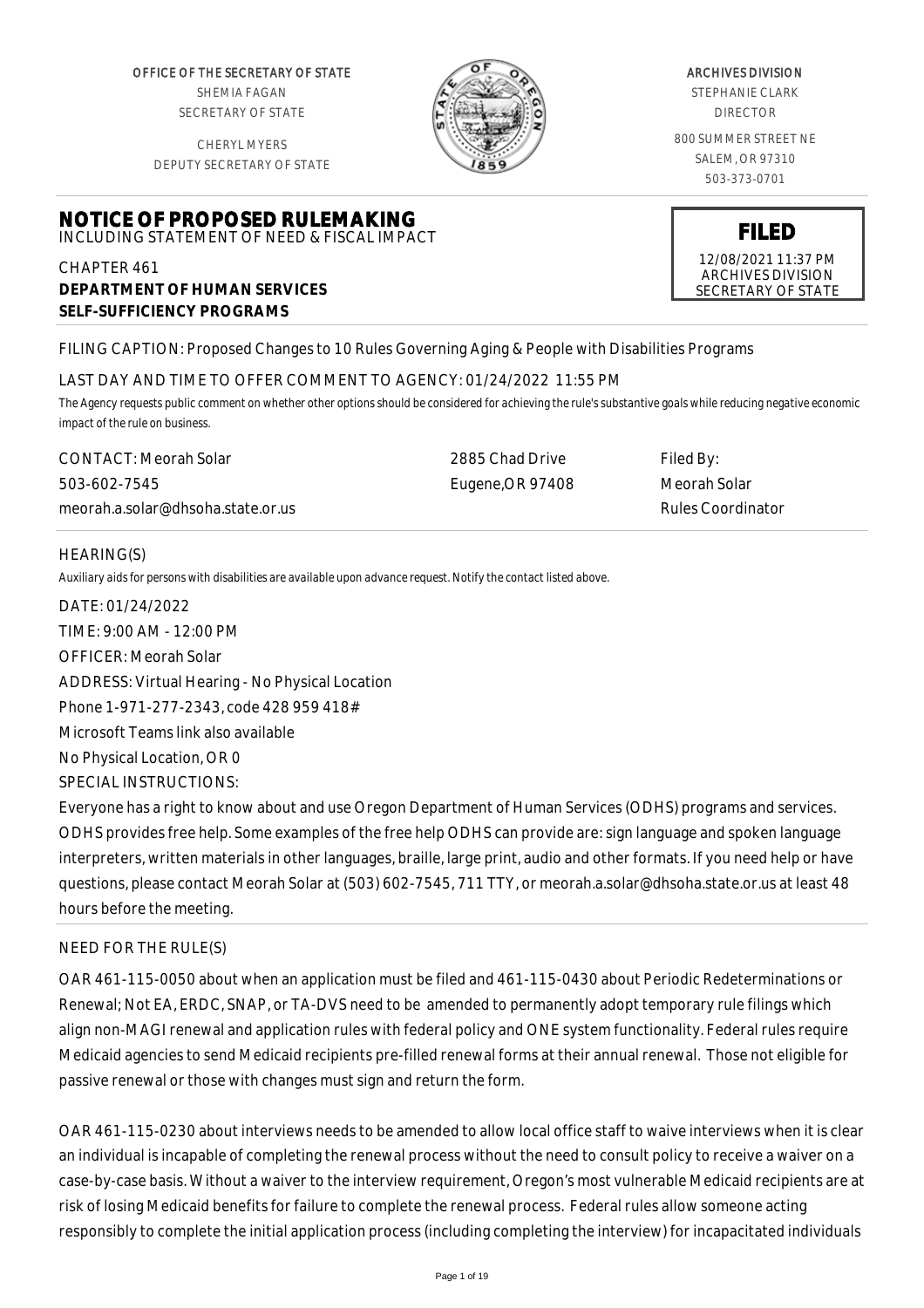who cannot designate an authorized representative; however, Centers for Medicare and Medicaid Services has instructed Oregon that this person cannot interact with the Department on an ongoing basis or complete the renewal interview. To note: federal policy does not specifically require interviews for non-MAGI recipients; rather, it simply prohibits state Medicaid agencies from requiring in-person interviews, therefore Oregon is not violating federal policy by waiving interviews at annual renewal.

OAR 461-135-0755, whose title is proposed to change from "Individuals Residing in a 24-Hour Mental Health Residential Care Setting; OSIPM" to the more accurate title "Individuals Eligible for 1915(i) State Plan Home and Community-Based Services; OSIPM" needs to be changed to:

\* Correct the eligibility age for this Medicaid category to the 1915(i) state plan option Oregon elected, which includes both home and community-based settings, and specifies that individuals must be age 21 or over.

\* Align Chapter 461 language with Chapter 410 language, under which the specific services are established and defined under "behavioral health" rather than "mental health."

\*Support the current practice of evaluating in-home 1915(i) service recipients under this rule.

\* Align with Oregon's state Medicaid plan and the Chapter 410 administrative rules that govern 1915(i) services.

OAR 461-135-0780 about Pickle Amendment Clients; OSIPM, 461-145-0220 about treatment of the home, 461-155- 0250 about Income and Payment Standard; OSIPM, 461-155-0270 about Room and Board Standard; OSIPM, 461-160- 0580 about Excluded Resource; Community Spouse Provision (OSIPM except OSIPM-EPD), and 461-160-0620 about Income Deductions and Client Liability; Long-Term Care Services or Home and Community-Based Care; OSIPM need to be amended because the Department is required to adjust its eligibility standards as a result of these congressionally approved changes. These amendments keep Oregon in line with current federal standards for Department Medicaid programs and changes in the cost of living.

# DOCUMENTS RELIED UPON, AND WHERE THEY ARE AVAILABLE

Oregon Medicaid State Plan, available here: https://www.oregon.gov/oha/HSD/Medicaid-Policy/StatePlans/Medicaid-State-Plan.pdf

Social Security Administration Cost-of-Living Adjustment document, available here: https://www.ssa.gov/pubs/EN-05- 10526.pdf

Medicaid Federal Policy Guidance, available here: http://medicaid.gov/Federal-Policy-Guidance/Federal-Policy-Guidance.html

Medicaid Spousal Impoverishment, available here: https://www.medicaid.gov/medicaid/eligibility/spousalimpoverishment/index.html

# FISCAL AND ECONOMIC IMPACT:

The Department estimates that amending OARs 461-115-0050, 461-115-0230, 461-115-0430, 461-135-0755, and 461-145-0220 will have no fiscal impact on individuals receiving or applying for SSP programs, the public, the Department, other state agencies, local government, and business, including small business. There is no cost of compliance for small businesses. No small businesses are subject to this rule.

The Department is unable to estimate the fiscal impact of amending OARs 461-135-0780, 461-145-0220, 461-155-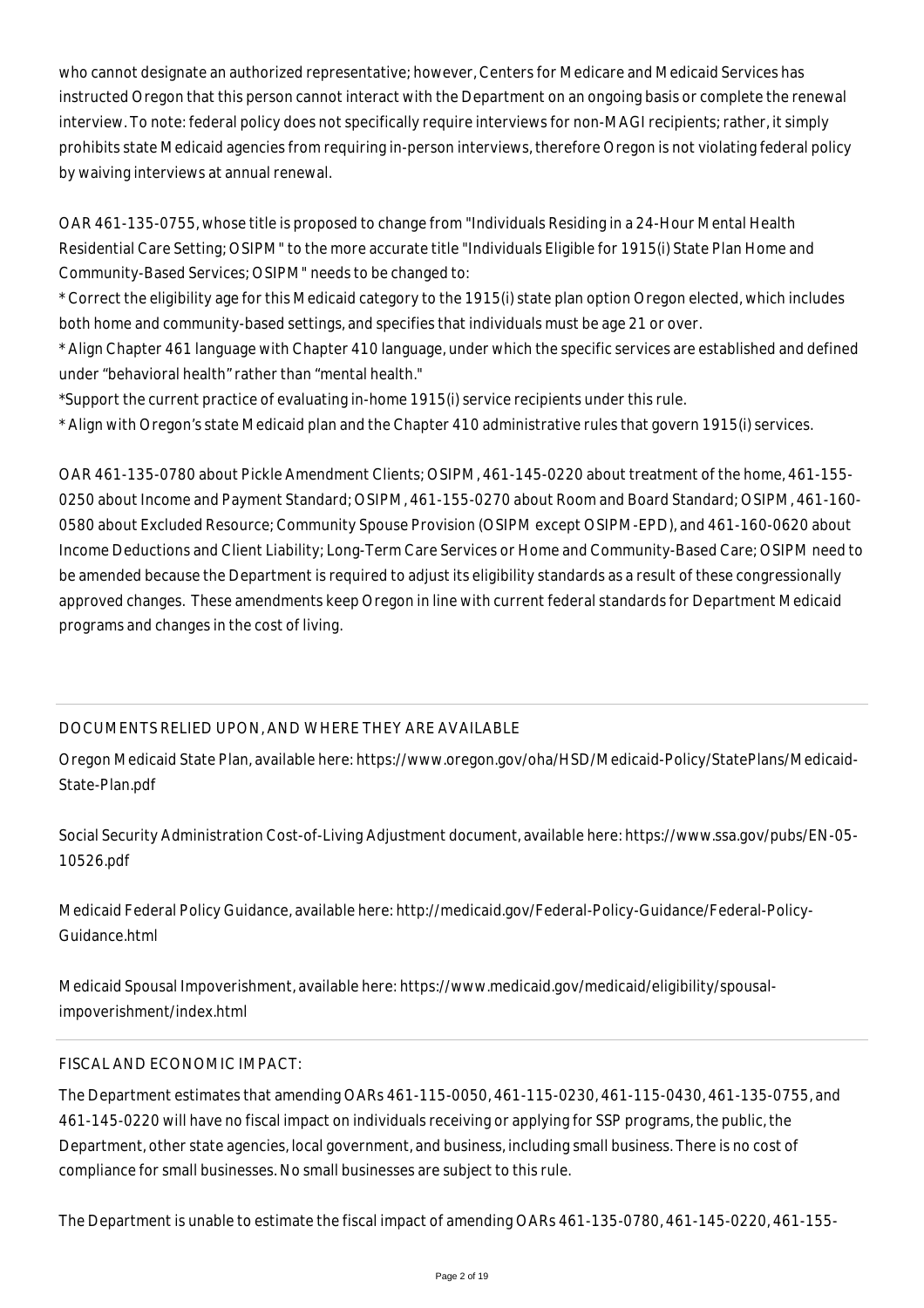0250, 461-155-0270, 461-160-0580, and 461-160-0620 on the Department and on individuals receiving or applying for program benefits because it is unable to know how many individuals may lose or gain eligibility, or have increased payments, based on changes to the standards and possible changes to their financial and non-financial circumstances. The Department estimates no fiscal impact on the public, other state agencies, local government, and business, including small business. There is no cost of compliance for small businesses. No small businesses are subject to this rule.

### COST OF COMPLIANCE:

*(1) Identify any state agencies, units of local government, and members of the public likely to be economically affected by the rule(s). (2) Effect on Small Businesses: (a) Estimate the number and type of small businesses subject to the rule(s); (b) Describe the expected reporting, recordkeeping and administrative activities and cost required to comply with the rule(s); (c) Estimate the cost of professional services, equipment supplies, labor and increased administration required to comply with the rule(s).*

See Fiscal and Economic Impact

DESCRIBE HOW SMALL BUSINESSES WERE INVOLVED IN THE DEVELOPMENT OF THESE RULE(S):

Small businesses were not involved in the development of these rules but are invited to provide input during the public comment period.

# WAS AN ADMINISTRATIVE RULE ADVISORY COMMITTEE CONSULTED? NO IF NOT, WHY NOT?

RAC was consulted for all rules except for rules whose only changes were based on annual federal cost of living and spousal impoverishment standard adjustments.

#### RULES PROPOSED:

461-115-0050, 461-115-0230, 461-115-0430, 461-135-0755, 461-135-0780, 461-145-0220, 461-155-0250, 461- 155-0270, 461-160-0580, 461-160-0620

#### AMEND: 461-115-0050

RULE SUMMARY: OAR 461-115-0050 about When an Application Must Be Filed, is being amended to de-gender and person-center language; as well as to align the rule provisions regarding when an application must be filed for OSIP, OSIPM, and QMB programs with the ONE system.

CHANGES TO RULE:

461-115-0050 When an Application Must Be Filed ¶

# Retroactively effective July 6, 2020:¶

(1) An individual must file an application, or may amend a completed application, as a prerequisite to receiving benefits as follows:¶

(a) An individual may apply for the GA program by completing an application for the OSIPM program.¶

(b) An individual may apply for the TA-DVS program as provided in OAR 461-135-1200.¶

(c) In all programs except the TA-DVS program:¶

(A) Except as provided otherwise in this rule, to apply for program benefits, an individual must submit a complete application on a form approved by the Department.¶

(B) An application is complete if all of the following requirements are met:¶

(i) All information necessary to determine eligibility (see OAR 461-001-0000) and benefit amount is provided on the application for each individual in the filing group (see OAR 461-110-0310).¶

(ii) The applicant, even if an individual who is homeless, provides a valid mailing address.¶

(iii) The application is signed by the individual, the authorized representative (see OAR 461-115-0090) of the

individual, or another individual applying for benefits on behalf of the individual, and received by the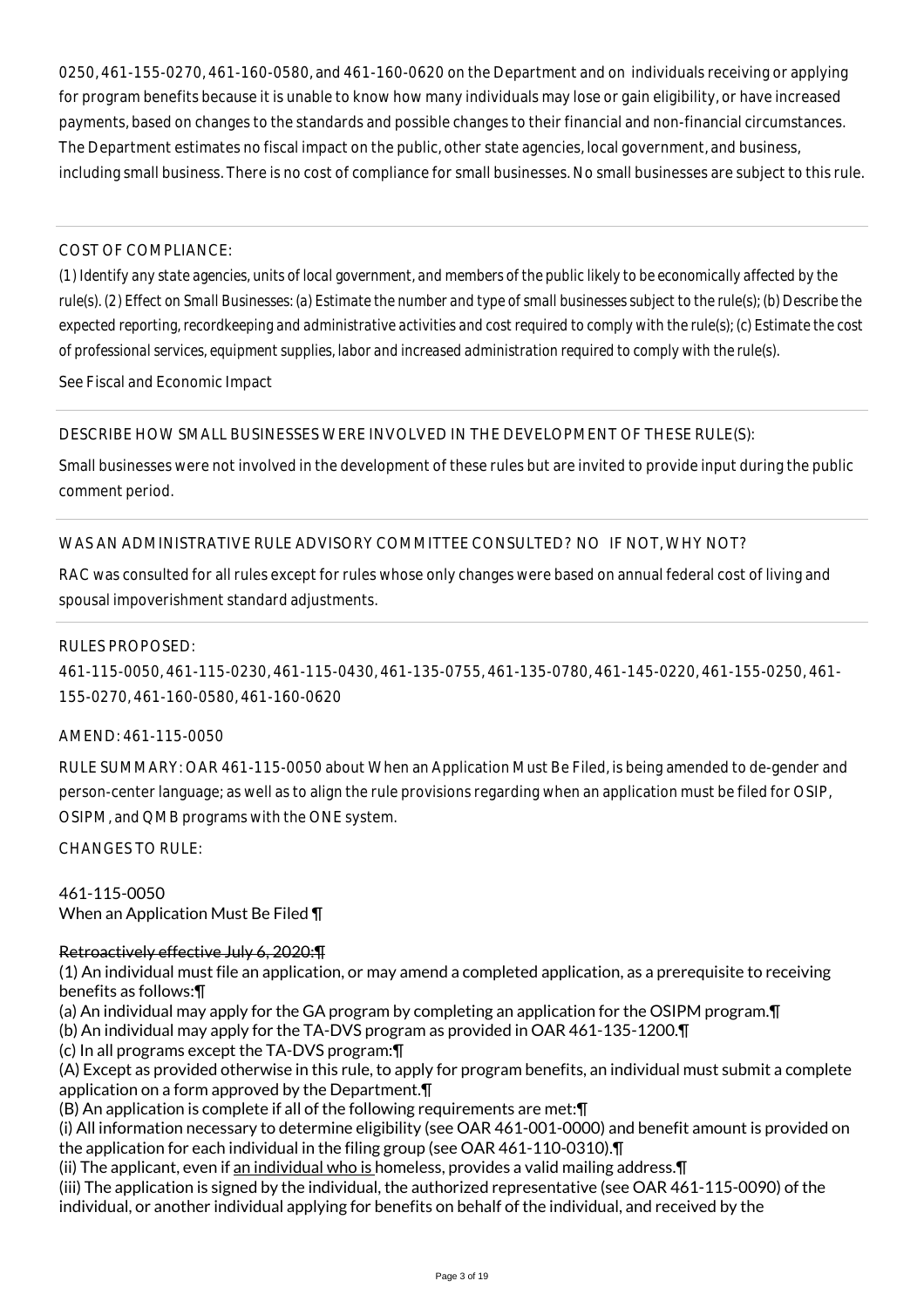Department.¶

(I) An individual required but unable to sign the application may sign with a mark, witnessed by another individual.¶

(II) An individual submitting an electronic application (see OAR 461-001-0000) must submit the application with an electronic signature.¶

(2) A new application is not required in the following situations:¶

(a) In the GA program, when an individual is receiving OSIPM on the date of request (see OAR 461-115-0030) for GA.¶

(b) In the SNAP program, when a single application can be used both to determine an individual is ineligible in the month of application and to determine the individual is eligible the next month. This may be done when--¶ (A) Anticipated changes make the filing group (see OAR 461-110-0370) eligible the second month; or¶ (B) The filing group provides verification between 30 and 60 days following the filing date (see OAR 461-115- 0040), under OAR 461-180-0080.¶

(c) In all programs except the SNAP program, when a single application can be used both to determine an individual is ineligible on the filing date (see OAR 461-115-0040) or the date of request (see OAR 461-115-0030) as applicable to the term used by the program, and to determine the individual is eligible when anticipated changes make the filing group eligible within 30 days from the filing date or 45 days from the date of request (as applicable to the term used by the program).¶

(d) When the case is closed and reopened during the same calendar month.¶

(e) When benefits were suspended for one month because of the level of income, and the case is reopened the month following the month of suspension.¶

(f) When reinstating medical benefits for a pregnant womanindividual covered by OAR 461-135-0950. notwithstanding subsection (g) of this section.¶

(g) In the ERDC program, when a case closed during the certification period (see OAR 461-001-0000) and the individual reports a change in circumstances prior to the end of the month following the closure and the reported change will make the individual eligible.¶

(h) In the OSIP, OSIPM and QMB programs,  $wT$ 

(A) When a new application is not required under section (2) or (4) of OAR 410-200-0110, except subsection (4)(b), including provisions that specify they are for "HSD Medical" programs.¶

(B) When the medical benefits of an individual are suspended because the individual lives in a public institution (see OAR 461-135-0950), if the Department is notified within 10 calendar days of the release.¶

(i) In the REF, TA-DVS, and TANF programs, when a single application can be used both to determine an individual is ineligible in the month of application and to determine the individual is eligible the next month. This may be done when -¶

(A) Anticipated changes make the filing group (see OAR 461-110-0330 and OAR 461-110-0430) eligible in the following month; or ¶

(B) Amending a current application if the information is sufficient to determine eligibility; otherwise a new application is required.¶

(3) When an individual establishes a new date of request prior to the end of the month following the month of case closure, unless the Department determines a new application is required, a new application is not required in the following situations:¶

(a) In the OSIPM program, when the individual's case closed due to failure to make a liability payment required under OAR 461-160-0610.¶

(b) In the OSIPM-EPD program, when the individual's case closed due to failure to make a participant fee payment required under OAR 461-160-0800.¶

(4) A new application is required to add a newborn child (see OAR 461-001-0000) to a benefit group (see OAR 461-110-0750) according to the following requirements:¶

(a) In the ERDC and SNAP programs, an application is not required to add the child to the benefit group.¶ (b) In the OSIPM, QMB, and REFM programs, an additional application is not required to add an assumed eligible newborn (see OAR 461-135-0010) to a benefit group currently receiving Department medical program benefits. [1] (c) In the TANF program:¶

(A) A new application is not required if the child is listed on the application as "unborn" and there is sufficient information about the child to establish its eligibility.¶

(B) A new application is required if the child is not included on the application as "unborn."¶

(d) In all programs other than ERDC, QMB, REF, REFM, SNAP, and TANF, an application is required.¶

(5) A new application is required to add an individual, other than a newborn child, to a benefit group according to the following requirements:¶

(a) In the ERDC, QMB, OSIP, OSIPM, and SNAP programs, a new application is not required.¶

(b) In the REF, REFM, and TANF programs, an individual may be added by amending a current application if the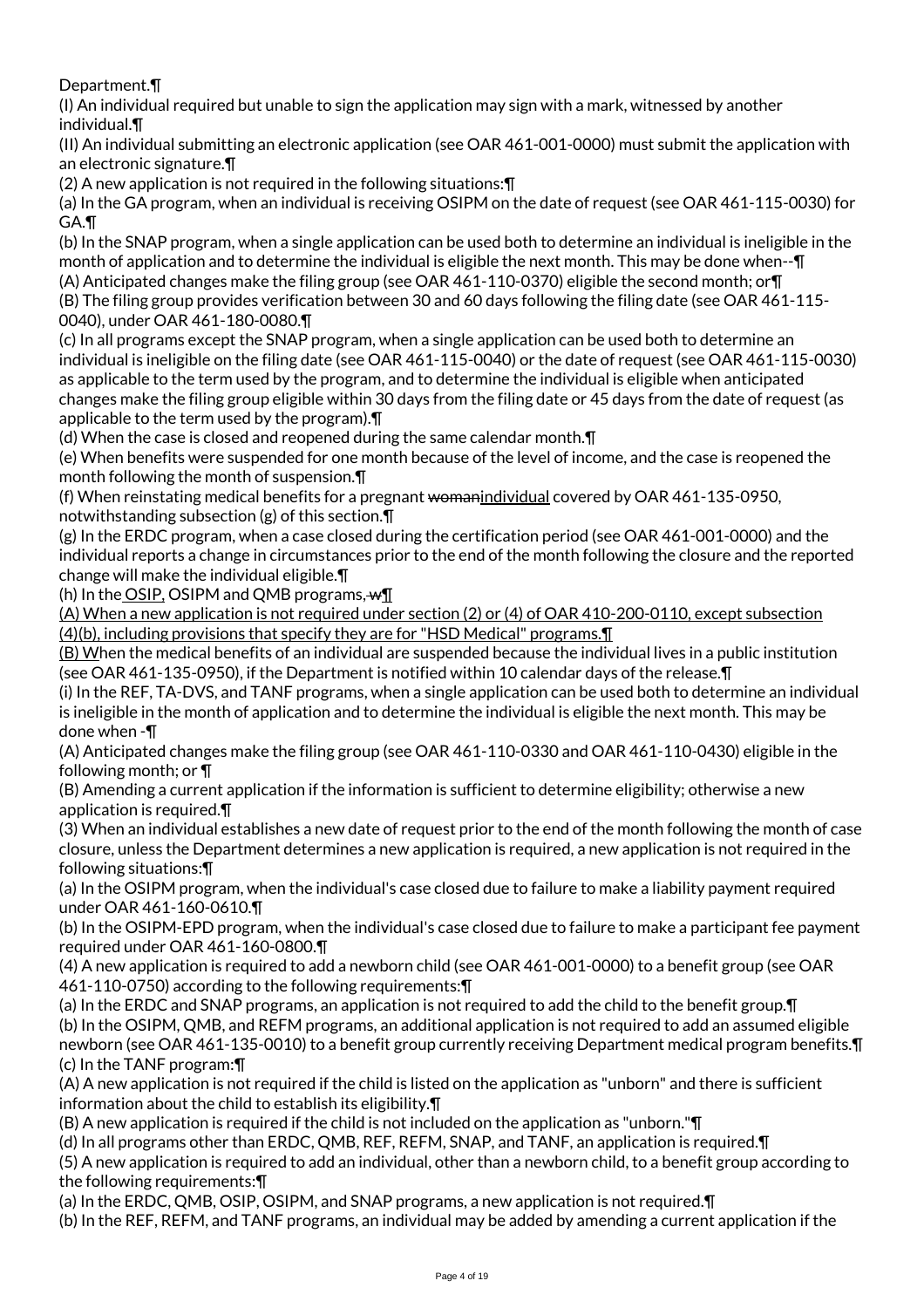information is sufficient to determine eligibility; otherwise a new application is required.¶ (6) An individual whose TANF grant is closing may request ERDC orally or in writing.¶

(7) Except for an applicant for the OSIPM, QMB, or SNAP program, an individual may change between programs administered by the Department using the current application if the following conditions are met:¶

(a) The individual makes an oral or written request for the change.¶

(b) The Department has sufficient evidence to determine eligibility and benefit level for the new program without a new application.¶

(c) The program change can be effected while the individual is eligible for the first program.¶

(8) In the OSIP, OSIPM, and QMB programs, a new application is not required to redetermine eligibility if one of the following conditions are met:¶

(a) The individual is currently receiving benefits from one of these programs and the Department has sufficient evidence to redetermine eligibility for the same program or determine eligibility for the new program without a new application or by amending the current application.¶

(b) The individual was receiving benefits from one of these programs but was terminated for failure to provide requested information during a periodic redetermination (see OAR 461-115-0430), if the requested information is received within 90 days of termination.

Statutory/Other Authority: ORS 329A.500, 409.050, 411.060, 411.070, 411.404, 411.706, 411.816, 412.014, 412.049, 413.085, 414.025, 414.685

Statutes/Other Implemented: ORS 329A.500, 409.010, 411.060, 411.070, 411.117, 411.404, 411.447, 411.704, 411.706, 411.816, 412.014, 412.049, 414.025, 414.041, 414.231, 414.685, 414.839, CFR 435.916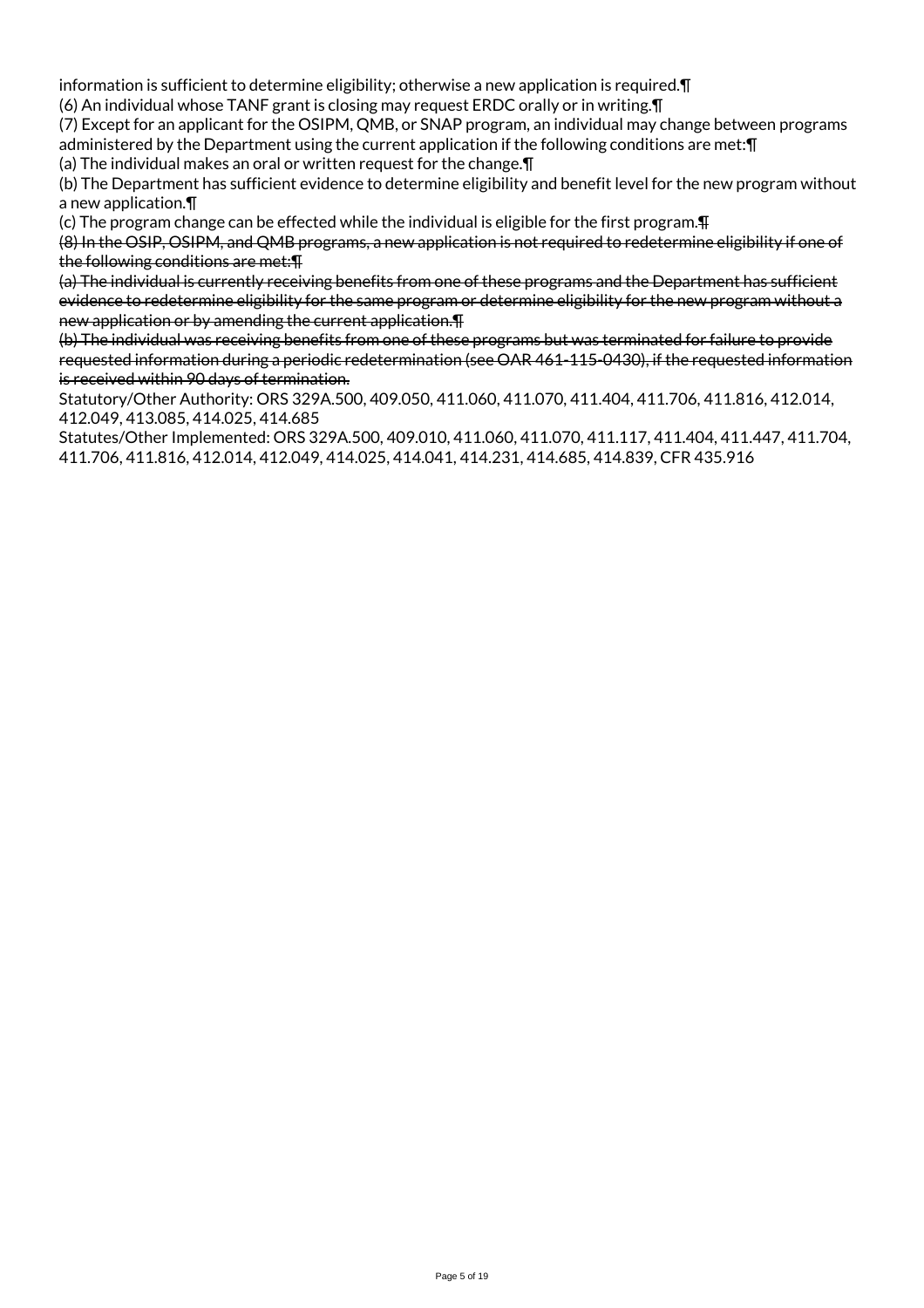## AMEND: 461-115-0230

RULE SUMMARY: OAR 461-115-0230 is being changed to specify that the interview requirement for non-MAGI Medicaid recipients can be waived at annual renewal if the individual in unable to complete it due to incapacity and does not have an authorized representative designated to act on their behalf.

CHANGES TO RULE:

461-115-0230 Interviews ¶

(1) In the REF, REFM, and TANF programs, the Department may conduct a required face-to-face interview by telephone or home visit if an authorized representative (see OAR 461-001-0000 and 461-115-0090) has not been appointed, and participating in a face-to-face interview is a hardship (see section (2) of this rule) for the household.¶

(2) For the purposes of this rule, "hardship" includes, but is not limited to:¶

(a) Care of a household member;¶

(b) An individual's age, disability (see OAR 461-001-0000), or illness;¶

(c) A commute of more than two hours from the individual's residence to the nearest branch office (see OAR 461- 001-0000);¶

(d) A conflict between the individual's work or training schedule and the business hours of the branch office; and¶

(e) Transportation difficulties due to prolonged severe weather or financial hardship.¶

(3) In the SNAP program:¶

(a) An interview must be scheduled so that the filing group (see OAR 461-110-0370) has at least ten days to provide any needed verification before the deadline under OAR 461-115-0210.¶

(b) A face-to-face interview must be granted at the applicant's request.¶

(c) When an applicant misses the first scheduled interview appointment, the Department must inform the applicant by notice of the missed interview.¶

(d) An applicant who fails to attend a scheduled interview must contact the Department no later than 30 days following the filing date (OAR 461-115-0040) to be eligible for benefits.¶

(e) An adult (see OAR 461-001-0015) or primary person (see OAR 461-001-0015) in the filing group, an adult or primary person excluded from the filing group under OAR 461-110-0370(8)(b), or the authorized representative (see OAR 461-001-0000, 461-115-0090, and 461-135-0510) of the filing group is interviewed once every 12 months.¶

(4) In the ERDC program:¶

(a) Except as provided otherwise in subsection (c) of this section, an interview with an adult in the filing group (see OAR 461-110-0350) or the authorized representative of the filing group is required to process an initial application and a renewal of benefits.¶

(b) A phone interview is preferred; however, a face-to-face interview must be granted at the applicant's request.¶ (c) An interview is not required when the Department has implemented the Child Care Reservation List and it is determined that a decision notice (see OAR 461-001-0000) of ineligibility will be sent under OAR 461-115- 0016.¶

(5) In the OSIPM program, the Department must complete an interview with at least one individual authorized to sign the application under OAR 461-115-0071(3), except as follows:¶

(a) Individuals in a standard living arrangement (see OAR 461-001-0000) who are receiving SSI or are in 1619(b) status are not required to complete an interview at initial application.¶

(b) Individuals who are receiving SSI or are in 1619(b) status are not required to complete an interview at annual redetermination.¶

(c) The interview requirement shall be waived at annual redetermination if the individual is unable to complete the interview due to incapacity and an authorized representative has not been designated.¶

(6) In the QMB programs:¶

(a) The Department must complete an interview with at least one individual authorized to sign the application under OAR 461-115-0071(3) at initial application.¶

(b) An interview is not required at redetermination except in the QMB-DW program. ¶

(7) In the REF and REFM programs, a face-to-face interview is required.¶

(8) In the TA-DVS program, the Department will conduct a required face-to-face interview with the survivor, unless there is a safety concern related to the domestic violence (see OAR 461-001-0000) situation or there is a hardship. An interview due to safety concern or hardship may be completed via phone, home visit, or offsite appointment.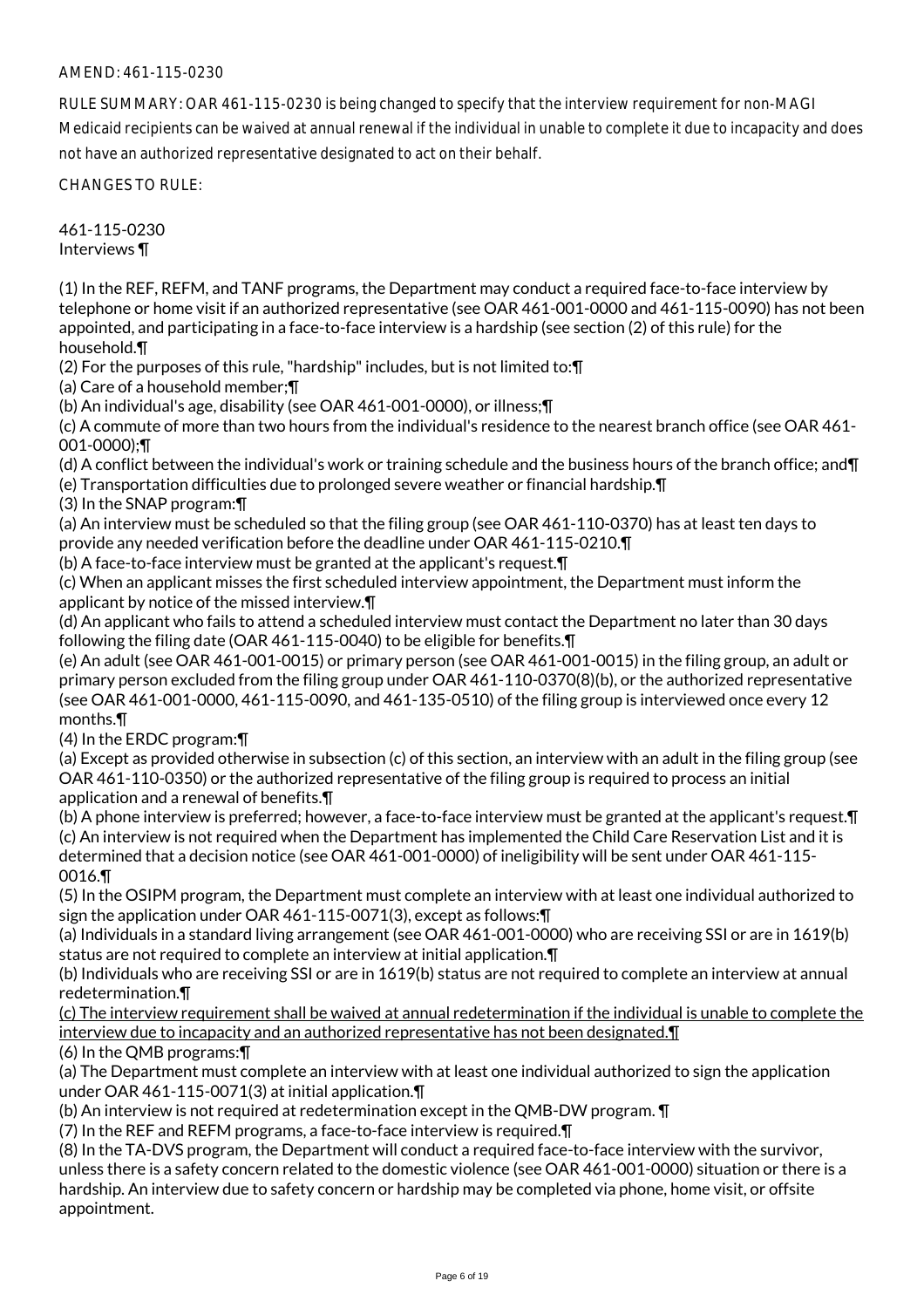Statutory/Other Authority: ORS 411.060, 411.404, 411.706, 411.816, 412.049, 414.826, 414.839, ORS 409.050 Statutes/Other Implemented: ORS 409.010, 409.050, 411.060, 411.070, 411.404, 411.706, 411.816, 412.049, 414.025, 414.231, 414.826, 414.839, 411.117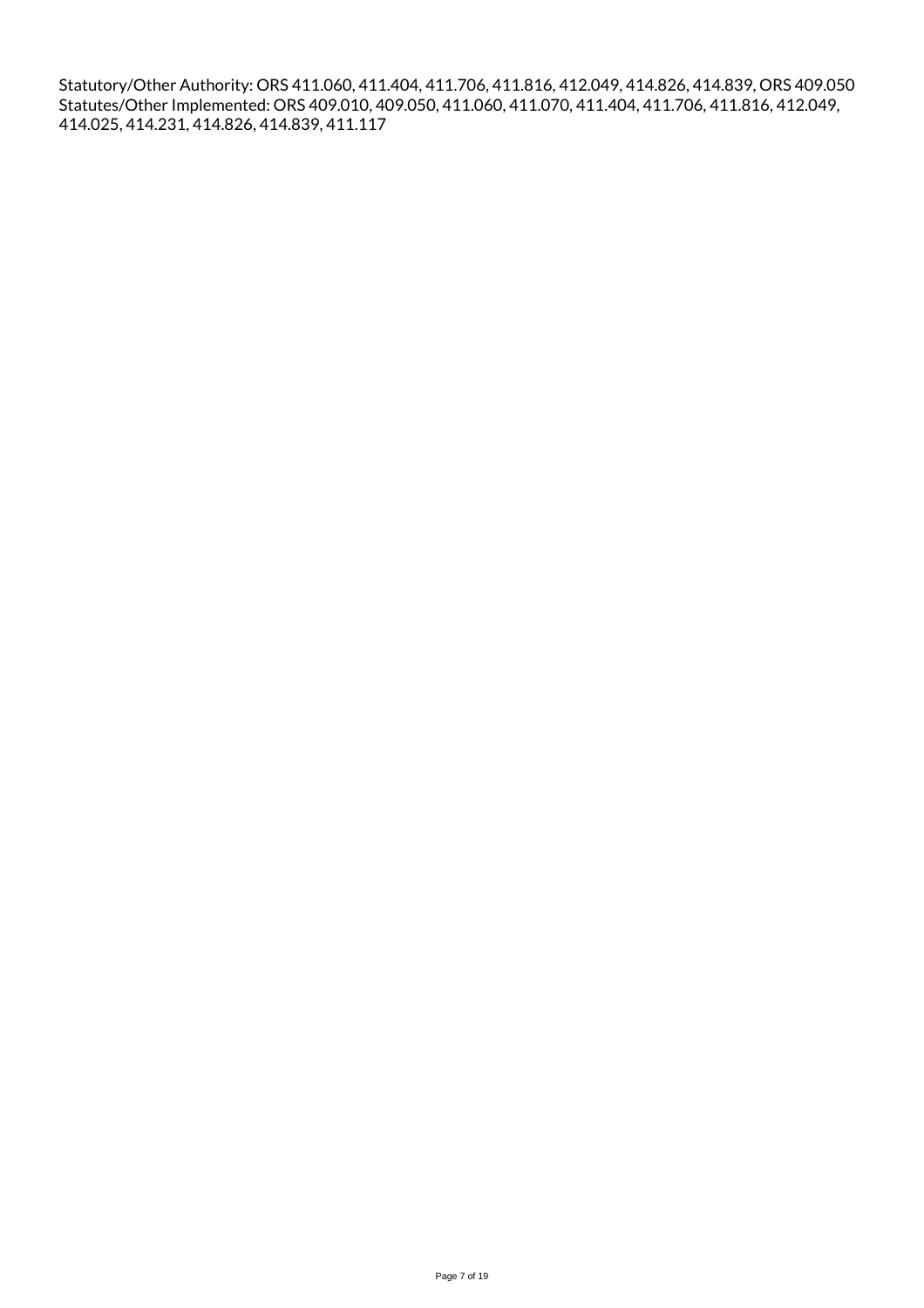## AMEND: 461-115-0430

RULE SUMMARY: OAR 461-115-0430 about Periodic Redeterminations; Not EA, ERDC, SNAP, or TA-DVS, is being amended to make the rule title more inclusive of language used for medical programs, to shift language towards being person-centered, and to update and align provisions regarding OSIP, OSIPM, and QMB medical program periodic redetermination or renewal with many other medical programs and the ONE system.

CHANGES TO RULE:

#### 461-115-0430

Periodic Redeterminations or Renewal; Not EA, ERDC, SNAP, or TA-DVS ¶

The Department periodically redetermines theviews eligibility (see OAR 461-001-0000) of clients forindividuals receiving benefits and assigns a redetermination or renewal date by which the next determination review of eligibility is required. The Department selects the redetermination or renewal date based on the elientindividual's circumstances and according to the following requirements:¶

(1) In the GA program, the Department redetermines eligibility at least once every 12 months.¶

(2) In the OSIP-and OSIPM, OSIPM, and QMB programs, the Department determinereviews eligibility at least once every 12 months for clients who are not eligible for SSI. No redetermination is required for clients who are eligible for SSI.¶

(3) In the QMB program, the Department determines eligibility at least once every 12 months for clients who are not eligible for SSI. For QMB recipients who are also eligible for OSIPM, a redetermination for QMB is completed with the redetermination of OSIPMin accordance with OAR 410-200-0110. The redetermination or renewal provisions for "HSD Medical" programs in OAR 410-200-0110 are also the provisions for OSIP, OSIPM, and QMB programs.¶

(43) The REF and REFM programs are time limited programs; therefore, no periodic redeterminations are made.¶ (54) In the SFPSS program, the Department redetermines eligibility at least once every 12 months. The

Department redetermines program eligibility by redetermining eligibility for the TANF program.¶

(65) In the TANF program, benefits will end the last day of the certification period (see OAR 461-001-0000). The Department redetermines eligibility according to the following schedule:¶

(a) At least once every six months for each of the following:¶

(A) ClientIndividuals not participating in an activity (see OAR 461-001-0025) of an open case plan (see OAR 461-001-0025).¶

 $(B)$  ClientIndividuals who are currently serving a JOBS disqualification. $\P$ 

(b) At least once every 12 months for all other elientindividuals.

Statutory/Other Authority: ORS 411.060, 411.070, 411.404, 411.704, 411.706, 412.014, 412.049, 413.085, 414.685, 414.826, 414.839, 409.050

Statutes/Other Implemented: ORS 411.060, 411.070, 411.404, 411.704, 411.706, 412.014, 412.049, 413.085, 414.685, 414.826, 414.839, 409.010, 42 CFR 435.916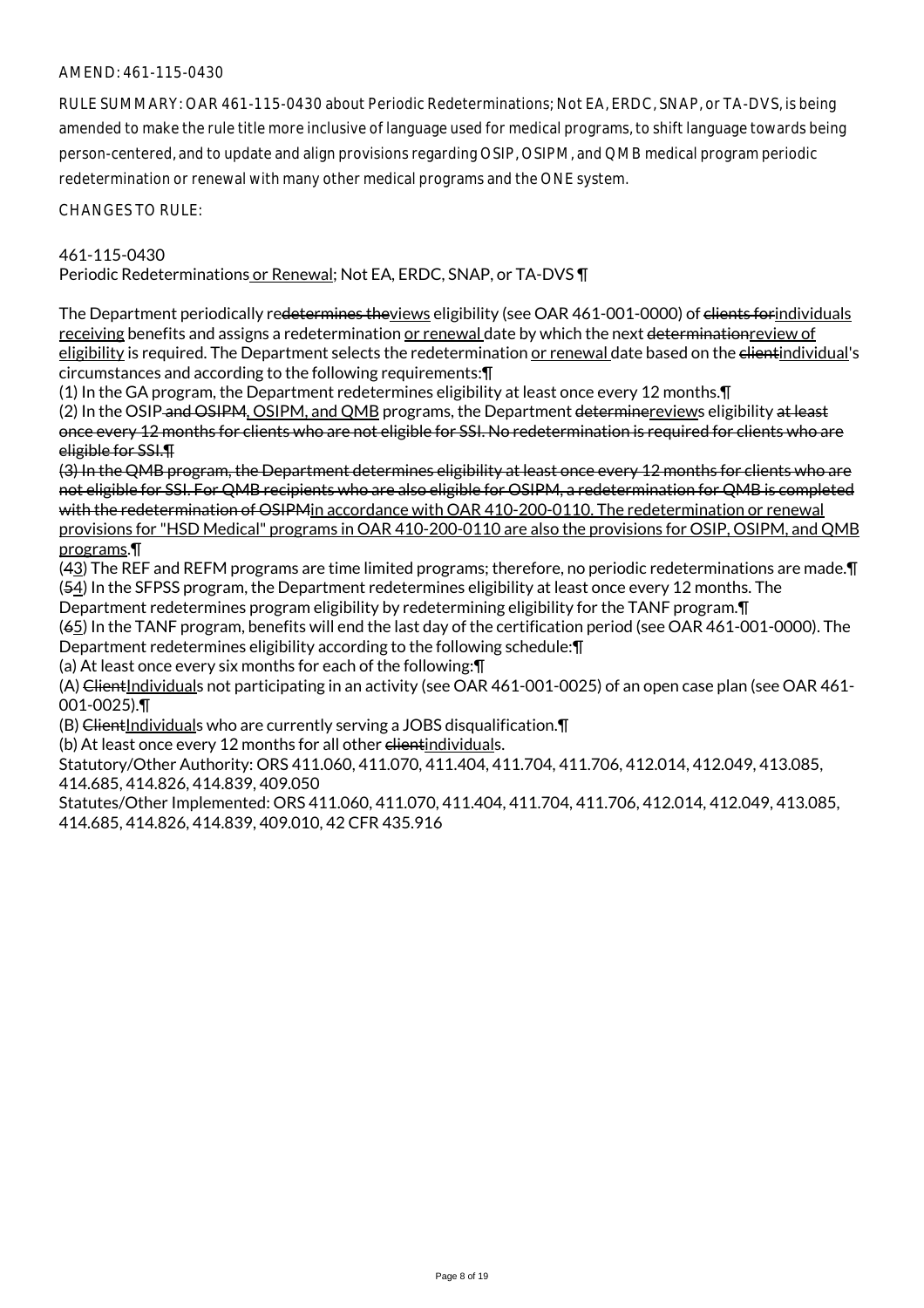## AMEND: 461-135-0755

RULE SUMMARY: OAR 461-135-0755 is being renamed to "Individuals Eligible for 1915(i) State Plan Home and Community-Based Services; OSIPM" and being amended to replace "mental health 24-hour residential care setting" language with "1915(i) Home and Community-Based Services (HCBS)", the term "mental health" with "behavioral health", incorporate in-home 1915(i) services into the rule, and correct the eligible age from 18 to 21.

CHANGES TO RULE:

#### 461-135-0755

Individual Residing in a 24-Hour Mental Health Residential Care Settings Eligible for 1915(i) State Plan Home and Community-Based Services; OSIPM

In the OSIPM program, an individual who meets all of the requirements below is subject to the OSIPM income limit specified in OAR 461-155-0250(6):¶

(1) The individual rhas been assessed by an Independent and Qualified Agent (IQA) and determined eligible to receive 1915(i) Home and Community-Based Services (HCBS) as specified in OAR 410-173-0010.¶

(2) The individual meets one of the following:¶

(a) Resides or will reside in a 24-hour mentbehavioral health residential care setting. For purposes of this rule, only the following types of treatment centers qualify as a 24-hour mentbehavioral health residential care setting: [I (aA) A mentbehavioral health adult foster home.¶

(bB) A mentbehavioral health residential treatment home.¶

(cC) A mentbehavioral health residential treatment facility.¶

(db) A mental health secure treatment facilityThe individual will receive 1915(i) HCBS services in their own home.¶

(23) The individual is not assumed eligible for OSIPM under OAR 461-135-0010, and does not meet the income requirements for OSIPM for those in a standard living arrangement (see OAR 461-001-0000) under section (3) of OAR 461-155-0250.¶

 $(34)$  The individual is age 218 or older.

Statutory/Other Authority: ORS 409.050, 411.060, 411.404, 413.085, 414.685

Statutes/Other Implemented: ORS 409.010, 411.060, 411.404, 42 CFR 435.219, 42 CFR 435.726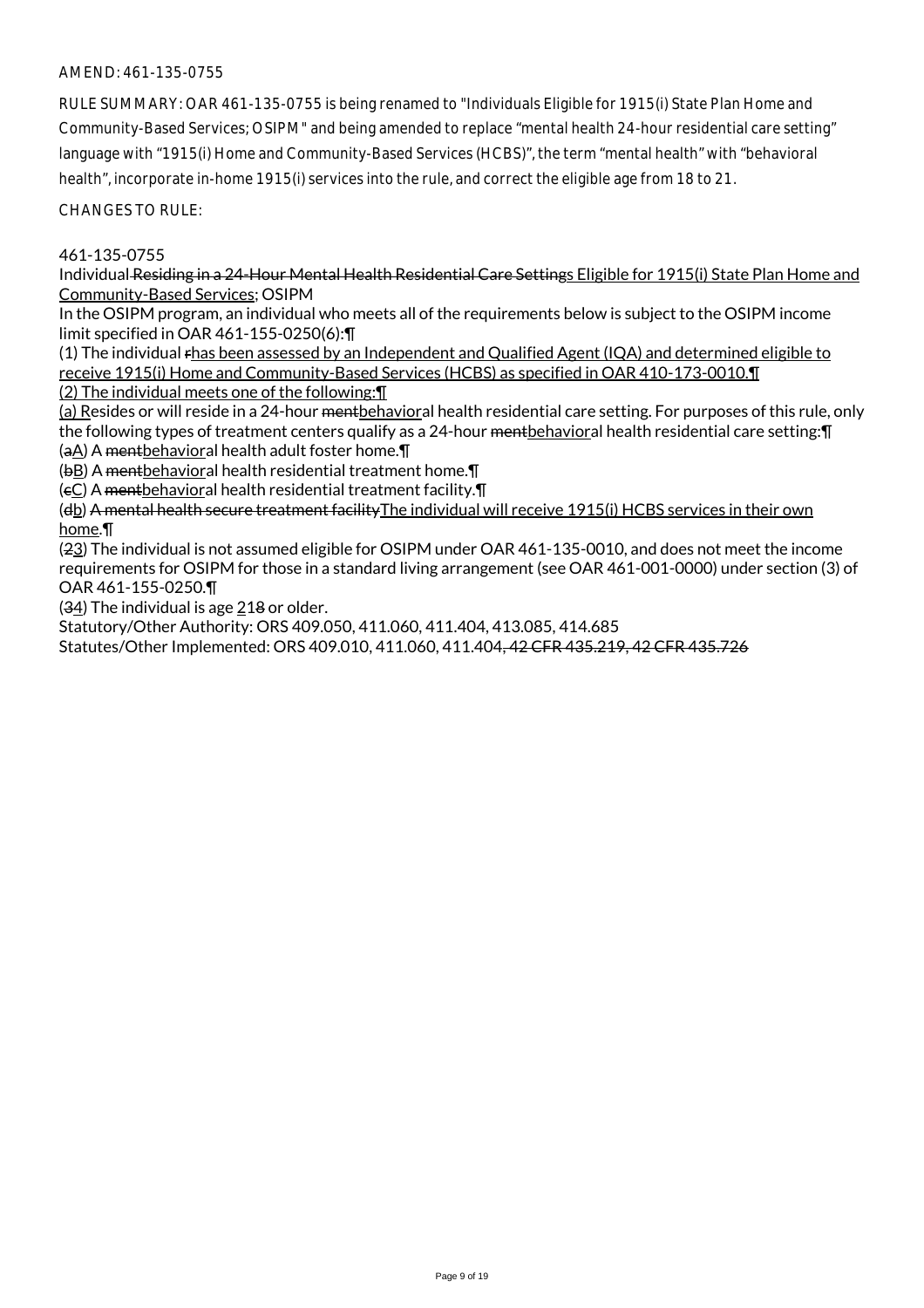#### AMEND: 461-135-0780

RULE SUMMARY: OAR 461-135-0780 is being amended to reflect the annual federal cost of living adjustments that happen every January. These amendments keep Oregon in line with current federal standards for Department Medicaid programs and changes in the cost of living.

CHANGES TO RULE:

461-135-0780 Pickle Amendment Clients; OSIPM ¶

In the OSIPM program:¶

(1) The countable (see OAR 461-001-0000) SSB income of an individual is determined according to sections (2) to (4) of this rule if the individual meets all of the following requirements:¶

(a) Is receiving Social Security Benefits (SSB);¶

(b) Was eligible for and receiving SSI or state supplements but became ineligible for those payments after April 1977; and¶

(c) Would be eligible for SSI or state supplement if the SSB COLA increases paid under section 215(i) of the Social Security Act, after the last month the individual was both eligible for and received SSI or a supplement and was entitled to SSB, were deducted from current SSB.¶

(2) The SSB amount received by the individual when the individual became ineligible for SSI or OSIP is used as the individual's countable SSB income, for the purposes of the Pickle Amendment. If the spouse (see OAR 461-001- 0000) of the individual also had Social Security benefits at the time the individual lost SSI benefits, SSB amount at that time of the spouse is considered the countable income of the spouse. If the amount cannot be determined using the information provided by the SSA, it is calculated in accordance with section (3) of this rule.¶ (3) The Department determines the month in which the individual was entitled to SSB and received SSI in the same month. The Department uses the table in section (4) of this rule to find the percentage that applies to that month. The Department multiplies the present amount of the SSB of the individual by the applicable percentage. If the spouse of the individual also had SSB at the time the individual lost SSI benefits, the Department adjusts the SSB of the spouse using the same multiplier that was used for the individual's calculation under this section. This amount,

rounded down to the next lower whole dollar, is the individual's countable SSB income.¶

(4) The following guide contains the calculations used to determine the SSB for prior years (the Department uses this table only if the prior year's amount using information provided by SSA):¶

```
If SSI was Last Received During ........................................ Multiply Current SSB by¶
¶
```

|                              | .9 <del>87</del> 44¶ |
|------------------------------|----------------------|
|                              |                      |
|                              |                      |
|                              |                      |
|                              |                      |
|                              |                      |
|                              |                      |
|                              |                      |
|                              |                      |
|                              |                      |
|                              |                      |
|                              |                      |
|                              |                      |
|                              |                      |
|                              |                      |
|                              |                      |
|                              |                      |
| January 2001 - December 2001 |                      |
|                              |                      |
|                              |                      |
|                              |                      |
|                              |                      |
|                              |                      |
|                              |                      |
|                              |                      |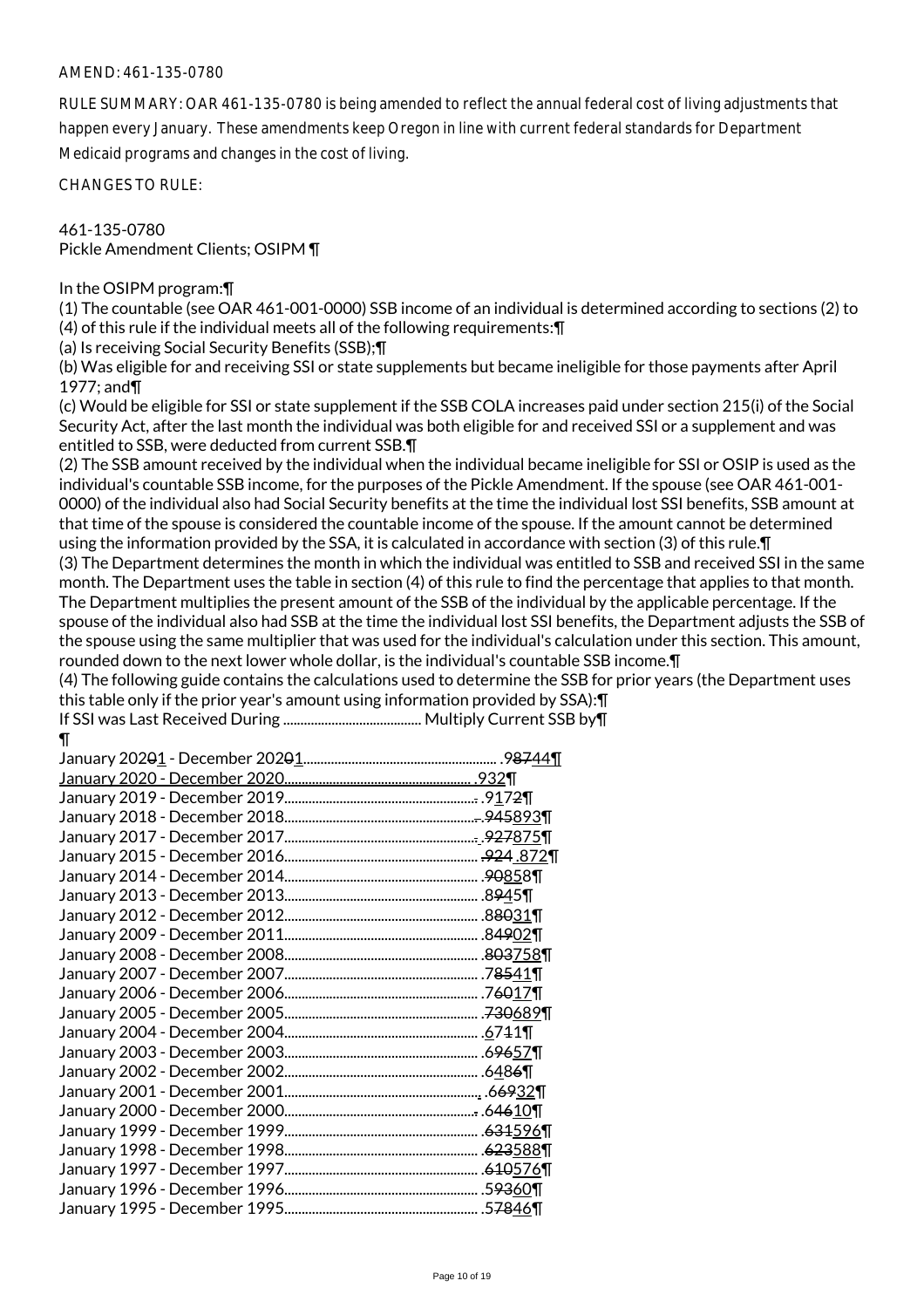| January 1994 - December 1994<br> | .5 <del>62</del> 31¶               |
|----------------------------------|------------------------------------|
| January 1993 - December 1993     | .54817¶                            |
| January 1992 - December 1992.    | .5302¶                             |
| January 1991 - December 1991.    | . <del>513</del> 484¶              |
| January 1990 - December 1990     | .48760¶                            |
| January 1989 - December 1989     | .46539¶                            |
| January 1988 - December 1988     | .44722¶                            |
|                                  | .42905¶                            |
| January 1986 - December 1986     | .42400¶                            |
| January 1985 - December 1985     | .411388¶                           |
|                                  | .3975                              |
|                                  |                                    |
|                                  | <del></del> .3537¶                 |
|                                  | . <del></del> .3 <del>21</del> 03¶ |
|                                  | . <del></del> .2 <del>81</del> 65¶ |
|                                  | <del></del> .2 <del>56</del> 41¶   |
|                                  | <del></del> .24 <del>0</del> 27¶   |
| May or June 1977                 | . <del></del> .2 <del>27</del> 14  |
| 11122221112222                   |                                    |

Statutory/Other Authority: 411.060, 411.070, 411.083, 411.404, ORS 409.050, 413.085, 414.685 Statutes/Other Implemented: ORS 409.010, 411.060, 411.070, 411.083, 411.404, 411.704, 413.085, 414.685, 42 CFR 435.135, P.L. 92-336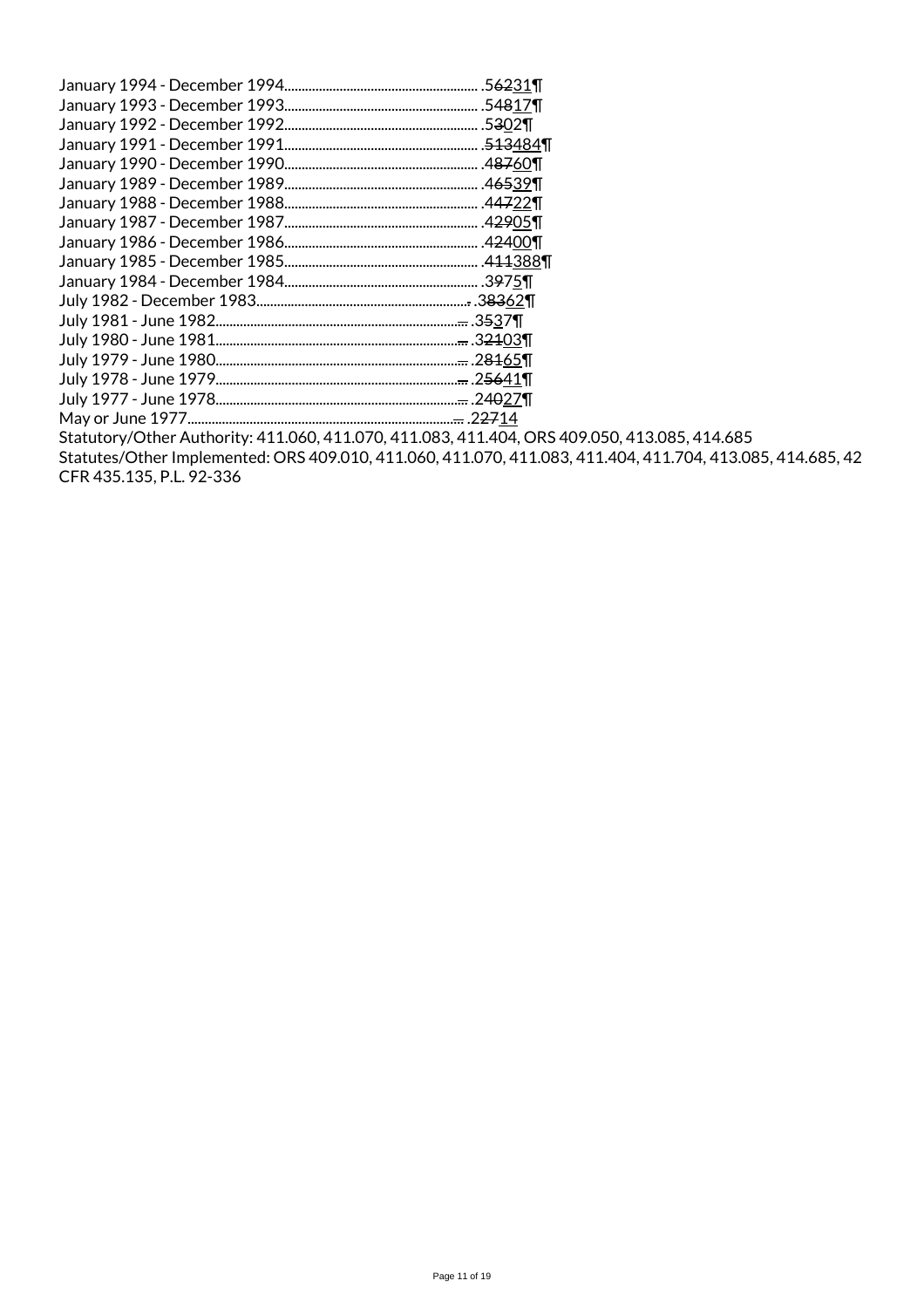## AMEND: 461-145-0220

RULE SUMMARY: 461-145-0220 is being amended to include an exclusion of the home during a temporary absence when an individual applies during the absence. The current rule language requires an individual to have applied and be eligible prior to the absence in order to exclude the home. Existing operational practice allows an exclusion of the home when applying during the temporary absence. This amendment will bring the rule in line with current operational practice. It is also being changed to reflect the annual federal cost of living adjustments that happen every January. These amendments keep Oregon in line with current federal standards for Department Medicaid programs and changes in the cost of living.

CHANGES TO RULE:

461-145-0220 Home ¶

(1) Home defined: A home is the place where the filing group (see OAR 461-110-0310) lives. A home may be a house, boat, trailer, mobile home, or other habitation. A home also includes the following:¶ (a) Land on which the home is built and contiguous property.¶

(A) In all programs except the OSIP, OSIPM, QMB, and SNAP programs, property must meet all the following criteria to be considered contiguous property:¶

(i) It must not be separated from the land on which the home is built by land owned by people outside the financial group (see OAR 461-110-0530).¶

(ii) It must not be separated by a public right-of-way, such as a road.¶

(iii) It must be property that cannot be sold separately from the home.¶

(B) In the OSIP, OSIPM, QMB, and SNAP programs, contiguous property is property not separated from the land on which the home is built by land owned by people outside the financial group.¶

(b) Other dwellings on the land surrounding the home that cannot be sold separately from the home.¶ (2) Exclusion of home and other property:¶

(a) For an individual who has an initial month (see OAR 461-001-0000) of long-term care (see OAR 461-001-

0000) or home and community-based care (see OAR 461-001-0030) on or after January 1, 2006:¶

(A) For purposes of this subsection, "child" means a biological or adoptive child who is:¶

(i) Under age 21; or¶

(ii) Any age and meets the Social Security Administration criteria for blindness or disability.¶

(B) The equity value (see OAR 461-001-0000) of a home is excluded if the requirements of at least one of the following subparagraphs are met:¶

(i) The child (see paragraph (A) of this subsection) of the individual or relative dependent on the individual for support occupies the home.¶

(ii) The spouse (see OAR 461-001-0000) of the individual occupies the home.¶

(iii) The equity in the home is \$6036,000 or less, and the requirements of at least one of the following subsubparagraphs are met:¶

(I) The individual occupies the home.¶

(II) The home equity is excluded under OAR 461-145-0252.¶

(III) The home is listed for sale per OAR 461-145-0420.¶

(iv) Notwithstanding OAR 461-120-0330, the equity in the home is more than \$6036,000 and the individual is unable legally to convert the equity value in the home to cash.¶

(b) For all other filing groups, the value of a home is excluded when the home is occupied by any member of the filing group.¶

(c) In the SNAP program, the value of land is excluded while the group is building or planning to build their home on it, except that if the group owns (or is buying) the home they live in and has separate land they intend to build on, only the home in which they live is excluded, and the land they intend to build on is treated as real property in accordance with OAR 461-145-0420.¶

(3) Exclusion during temporary absence: If  $tI$ he value of a home is excluded under section (2) of this rule, the value of this home remains excluded in each of the following situations:¶

(a) For the purposes of this section, "evidence" includes a written statement from a competent individual.¶ (b) In all programs except the OSIP, OSIPM, and QMB-DW programs, during the temporary absence of all members of the filing group from the property, if the absence is due to illness or uninhabitability (from casualty or natural disaster), and the filing group intends to return home.¶

(c) In the OSIP, OSIPM, and QMB-DW programs, when the individual is absent to receive long-term care or home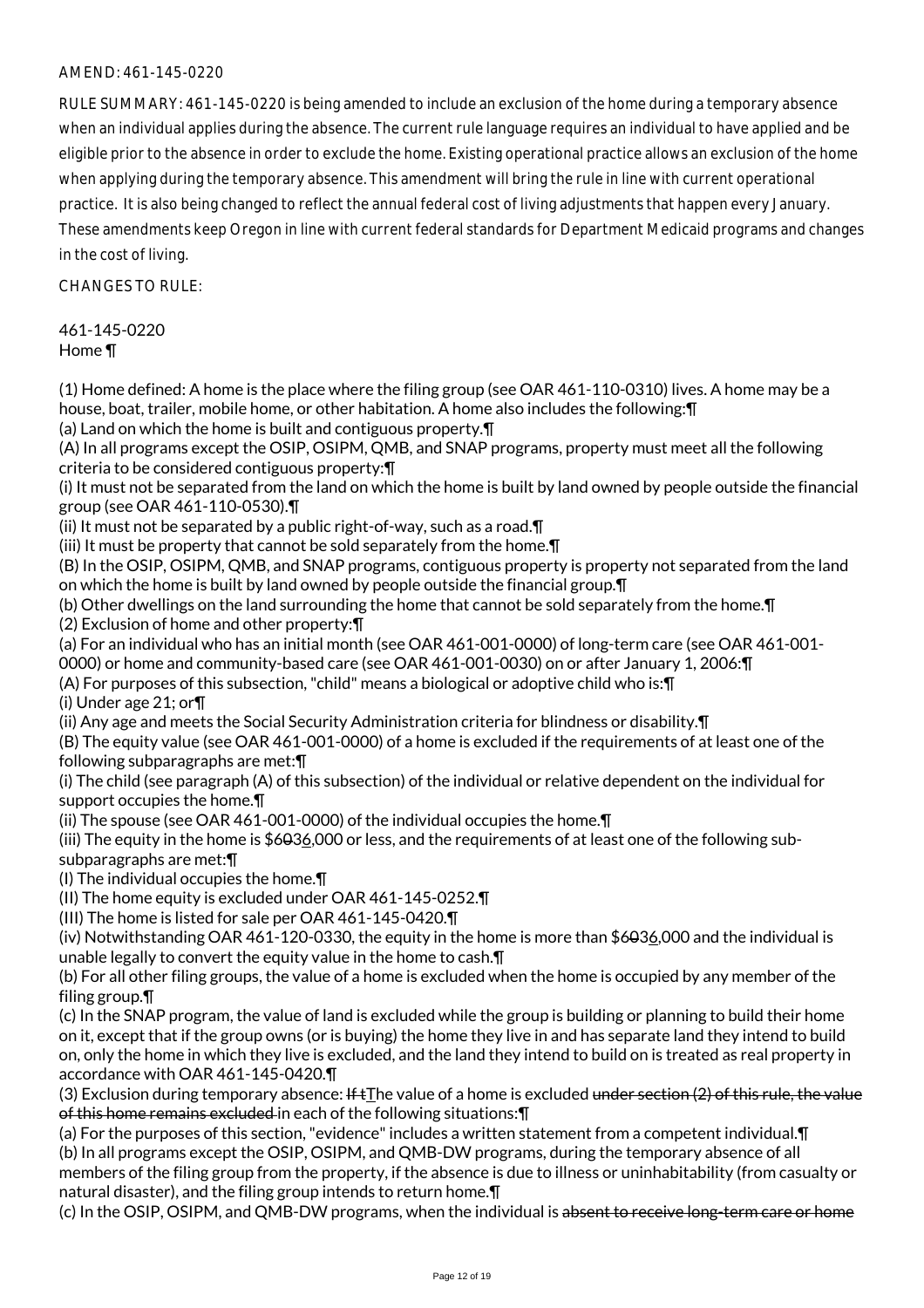and community-based care,temporarily absent¶

(A) To receive assistance with activities of daily living (see OAR 411-015-9995) under one of the following conditions:¶

(Ai) The absent individual has provided evidence that the individual will return to the home. The evidence must reflect the subjective intent of the individual, regardless of the individual's medical condition.¶

(Bii) The home remains occupied by the individual's spouse, child, or a relative dependent on the individual for support. The child must be less than 21 years of age or, if over the age of 21, blind or an individual with a disability as defined by SSA criteria.¶

(dB) In the OSIP, OSIPM, and QMB-DW programs, when the individual is absent dDue to illness, employment or training for future employment, seasonal employment, or uninhabitability; and both of the following conditions are met:¶

(Ai) The absent individual has provided evidence that the absent individual will return home, and¶

(Bii) The evidence reflects the subjective intent of the individual, regardless of the individual's medical condition.¶ (ed) In the REF, REFM, and TANF programs, when all members of the filing group are absent because:¶

(A) The members are employed in seasonal employment and intend to return to the home when the employment ends; or¶

(B) The members are searching for employment, and the search requires the members to relocate away from their home. If all members of the filing group are absent for this reason, the home may be excluded for up to six months from the date the last member of the filing group leaves the home to search for employment. After the six months, if a member of the filing group does not return, the home is no longer excluded.¶

 $(f<sub>e</sub>)$  In the SNAP program, when the financial group is absent because of employment or training for future employment.

Statutory/Other Authority: ORS 409.050, 410.070, 411.060, 411.070, 411.404, 411.816, 412.049, 413.085, 414.685

Statutes/Other Implemented: ORS 409.010, 409.050, 410.010, 410.020, 410.070, 410.080, 411.060, 411.070, 411.404, 411.816, 412.049, 413.085, 414.685, 414.839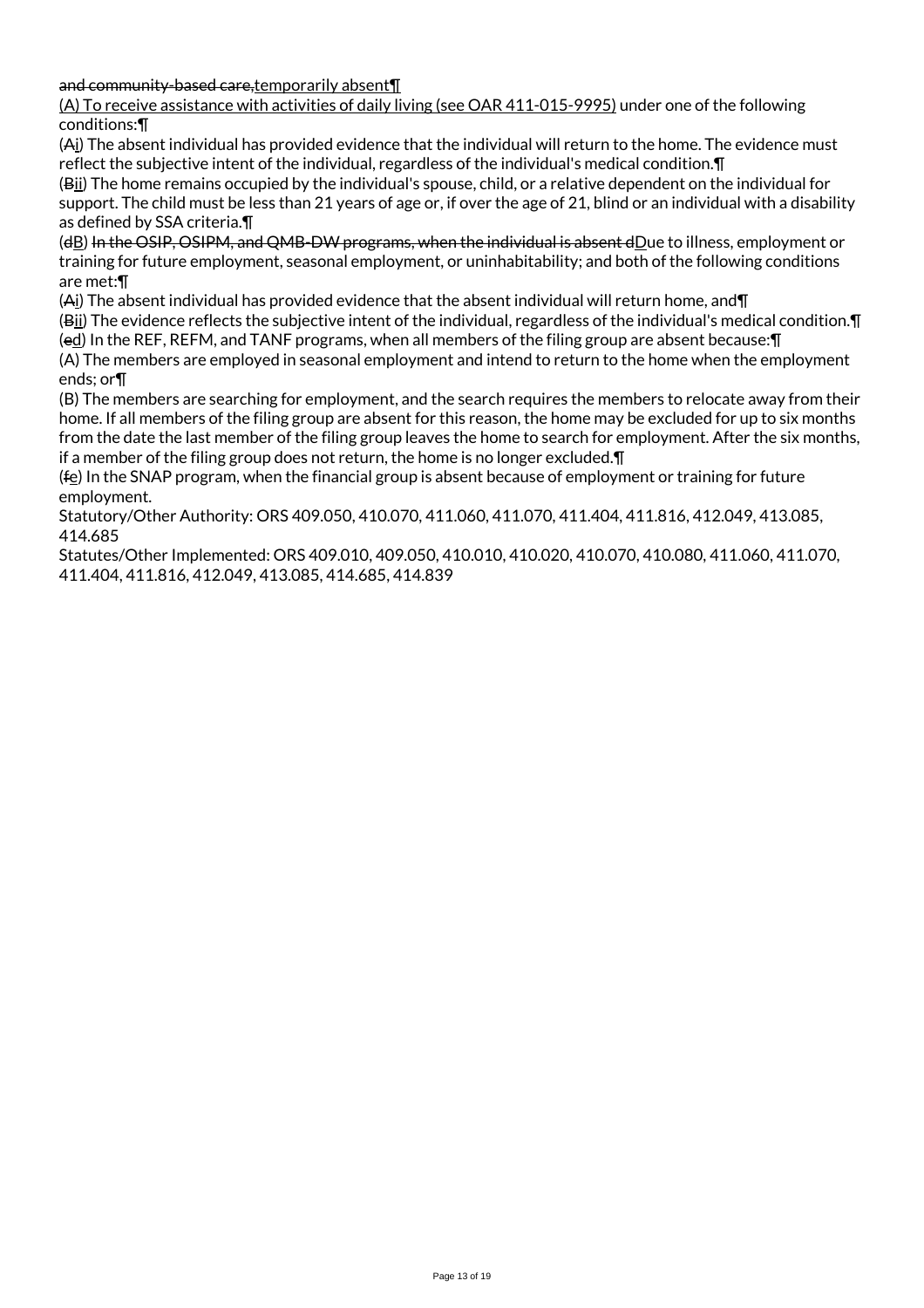## AMEND: 461-155-0250

RULE SUMMARY: OAR 461-155-0250 is being amended to adjust the standards to reflect the annual federal cost of living adjustments that happen every January. These amendments keep Oregon in line with current federal standards for Department Medicaid programs and changes in the cost of living.

CHANGES TO RULE:

461-155-0250 Income and Payment Standard; OSIPM ¶

In the OSIPM program:¶

(1) An individual who is assumed eligible per OAR 461-135-0010 is presumed to meet the income limits for the OSIPM program.¶

(2) An individual meeting the requirements of OAR 461-135-0745 or OAR 461-135-0750, who is not assumed eligible and does not meet the income standards set out in sections (3) or (5) of this rule, must have countable (see OAR 461-001-0000) income that is equal to or less than 300 percent of the full SSI standard for a single individual or have established a qualifying trust as specified in OAR 461-145-0540(10)(c).¶

(3) An individual, other than one identified in sections (1), (2), (5), or (6) of this rule, must have adjusted income (see OAR 461-001-0000) below the standard in this section. [see attached table]

OSIPM Adjusted Income Standards¶

¶

Number in Need Group One Two¶

AB/AD/OAA &&&&&&&&........ 841.00&&&........... 1,261.00¶

(4) In the OSIPM (except OSIPM-EPD) program, an individual receiving Medicaid services in a nursing facility or an ICF-ID is allowed the following amounts for clothing and personal incidentals:¶

(a) For an individual who receives a VA pension based on unreimbursed medical expenses (UME), \$90 is allowed.¶ (b) For all other individuals, \$64.948.77 is allowed.¶

(c) For an individual identified in subsection (b) of this section with countable income (including any SSI) that is less than \$64.948.77, the payment standard is equal to the difference between the individual's countable income (including any SSI) and \$64.948.77. For the purposes of this subsection, countable income includes income that would otherwise be countable for an individual who is assumed eligible under OAR 461-135-0010.¶

(5) In the OSIPM-EPD program, an individual must have adjusted earned income equal to or below 250 percent of the federal poverty level for a family of one.¶

(6) An individual who meets the requirements of OAR 461-135-0755, is not assumed eligible, and does not meet the income standard set out in section (3) of this rule, must have adjusted income equal to or below 150 percent of the federal poverty level for a family of one.

Statutory/Other Authority: ORS 411.060, ORS 409.050, 411.070, 411.404, 411.704, 411.706, 413.085, 414.685 Statutes/Other Implemented: ORS 411.060, ORS 409.010, 411.070, 411.404, 411.704, 411.706, P.L. 92-336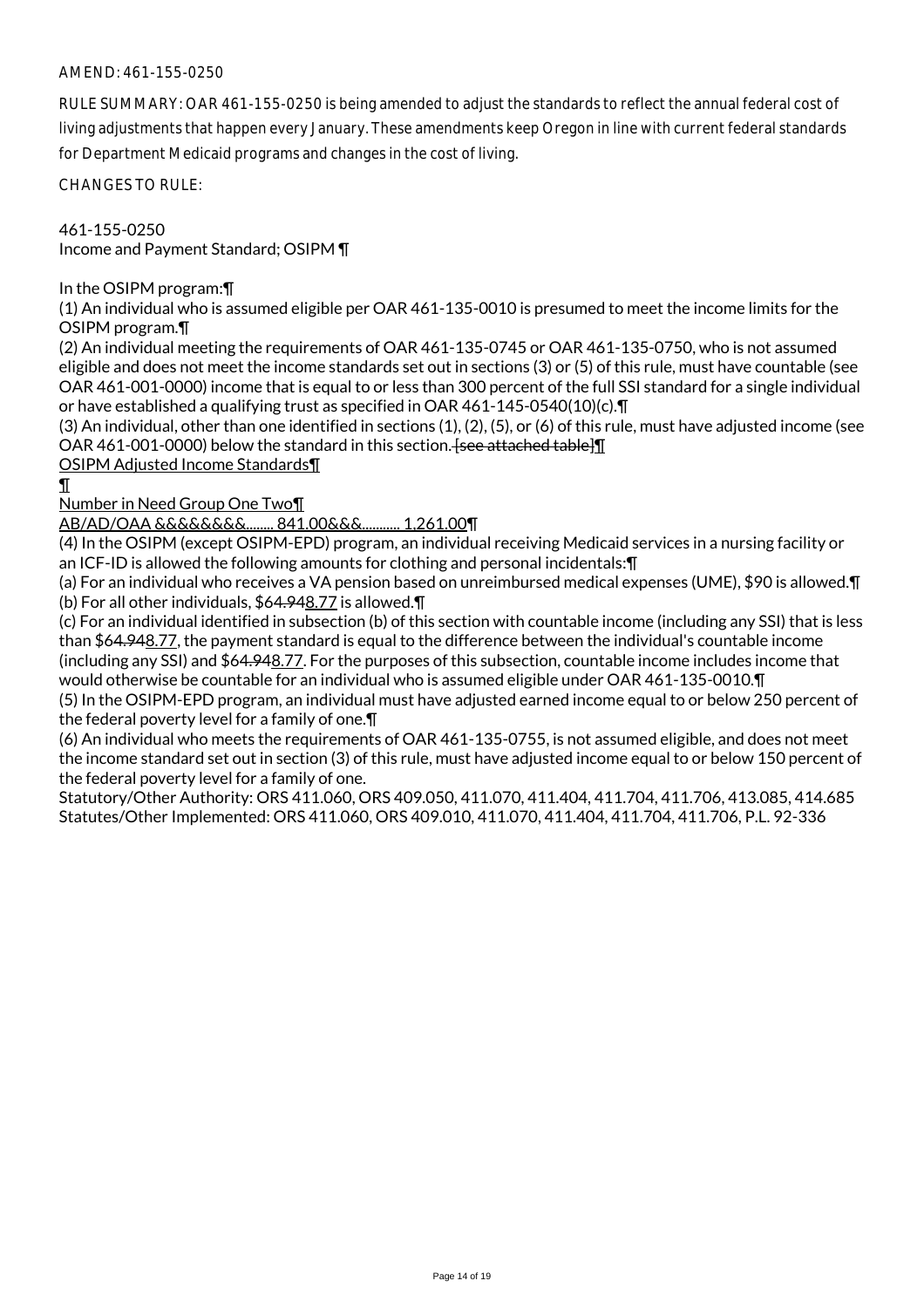#### AMEND: 461-155-0270

RULE SUMMARY: OAR 461-155-0270 is being amended to adjust the standard to reflect the annual federal cost of living adjustments that happen every January. These amendments keep Oregon in line with current federal standards for Department Medicaid programs and changes in the cost of living.

CHANGES TO RULE:

#### 461-155-0270 Room and Board Standard; OSIPM ¶

For an OSIPM program client in a community based care (see OAR 461-001-0000) facility, the room and board standard is \$64754.00. A client residing in a community based care facility must pay room and board. Statutory/Other Authority: ORS 411.060, 411.070, 411.704, 411.706, ORS 409.050, 411.404, 413.085, 414.685 Statutes/Other Implemented: ORS 411.060, 411.070, 411.704, 411.706, ORS 409.010, 411.404, P.L. 92-336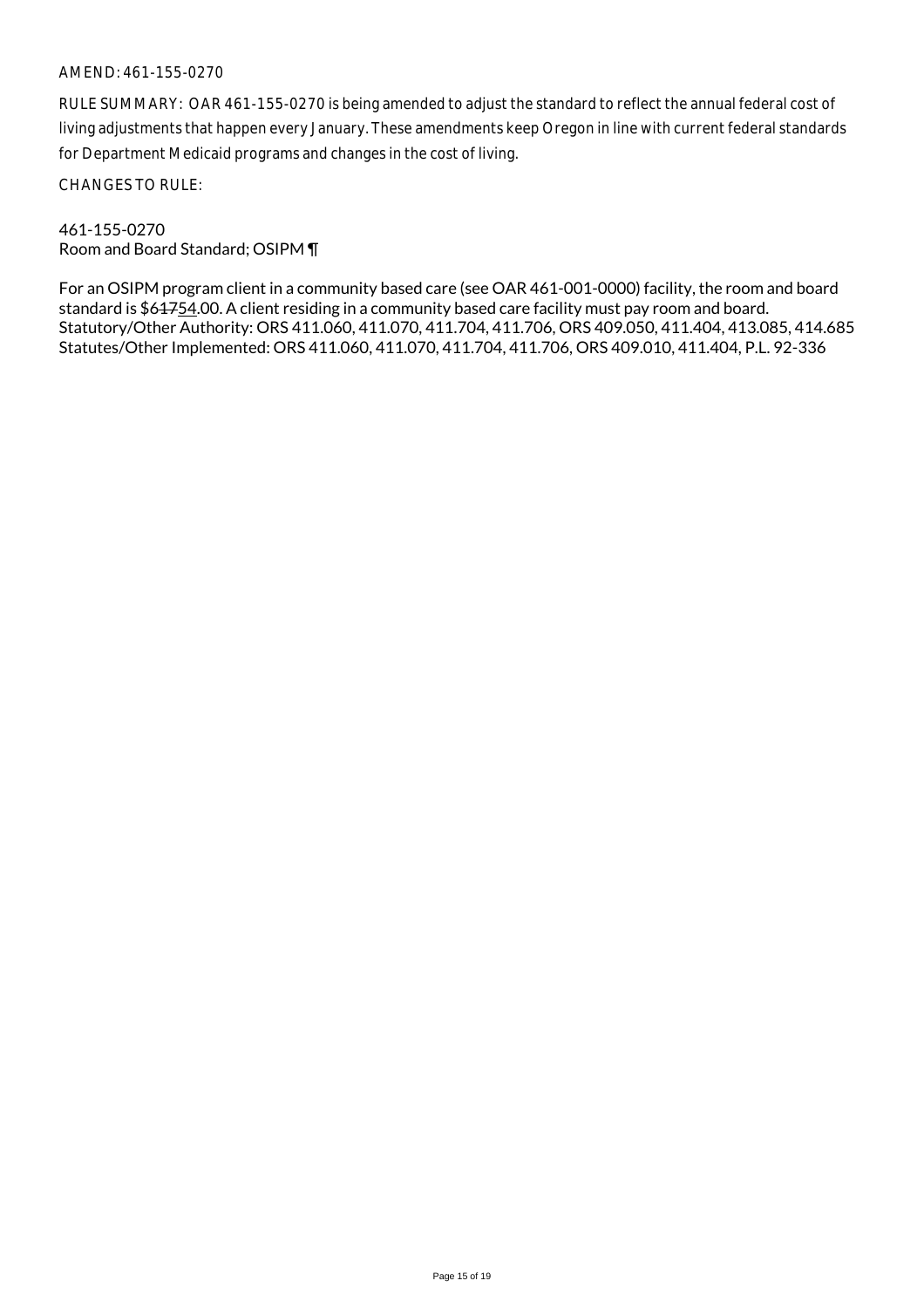## AMEND: 461-160-0580

RULE SUMMARY: OAR 461-160-0580 is being amended to adjust the standards to reflect the annual federal cost of living adjustments that happen every January. These amendments keep Oregon in line with current federal standards for Department Medicaid programs and changes in the cost of living.

CHANGES TO RULE:

### 461-160-0580

Excluded Resource; Community Spouse Provision (OSIPM except OSIPM-EPD) ¶

In the OSIPM (except OSIPM-EPD) program:¶

(1) This rule applies to an institutionalized spouse (see OAR 461-001-0030) who has applied for benefits because the individual is in or will be in a continuous period of care (see OAR 461-001-0030).¶

(2) Whether a legally married (see OAR 461-001-0000) couple lives together or not, the determination of whether the value of the couple's resources exceeds the eligibility limit for the institutionalized spouse for the OSIPM program is made as follows:¶

(a) The first step is the determination of what the couple's combined countable (see OAR 461-001-0000) resources were at the beginning of the most recent continuous period of care. (The beginning of the continuous period of care is the first month of that continuous period.)¶

(A) Division 461-140 and 461-145 rules applicable to OSIPM describe which of the couple's resources are countable resources, and are applicable to determine whether a community spouse's resources are countable, even if the rule only applies to OSIPM individuals.¶

(B) The countable resources of both spouses are combined.¶

(C) At this point in the computation, the couple's combined countable resources are considered available equally to both spouses.¶

(b) The second step is the calculation of one half of what the couple's combined countable resources were at the beginning of the continuous period of care. The community spouse's half of the couple's combined resources is treated as a constant amount when determining eligibility.¶

(c) The third step is the determination of the community spouse's resource allowance. The community spouse's resource allowance is the largest of the four following amounts:¶

(A) The community spouse's half of what the couple's combined countable resources were at the beginning of the continuous period of care, but not more than \$130,387,400.¶

(B) \$26,076 7,480 (the state community-spouse resource allowance).¶

(C) A court-ordered community spouse resource allowance. In this paragraph and paragraph (2)(f)(C) of this rule, the term "court-ordered community spouse resource allowance" means a "court-ordered community spouse resource allowance" that, in relation to the income generated, would raise the community spouse's income to a court-approved monthly maintenance needs allowance. In cases where the individual became an institutionalized spouse on or after February 8, 2006, this resource allowance must use all of the individual's available income and the community spouse's income to meet the community spouse's monthly maintenance needs allowance before any resources are used to generate interest income to meet the allowance.¶

(D) After considering the income of the community spouse (see OAR 461-001-0030) and the income available from the institutionalized spouse, an amount which, if invested, would raise the community spouse's income to the monthly maintenance needs allowance. The amount described in this paragraph is the amount required to purchase a single premium immediate annuity to make up the shortfall; and the amount described in this paragraph is considered only if the amount described in subparagraph (i) of this paragraph is larger than the amount described in subparagraph (ii); it is the difference between the following:¶

(i) The maintenance needs allowance computed in accordance with OAR 461-160-0620.¶

(ii) The difference between:¶

(I) The sum of gross countable income of the community spouse and the institutionalized spouse; and¶ (II) The applicable need standard under OAR 461-160-0620(3)(c).¶

(d) The fourth step is the determination of what the couple's current combined countable resources are when a resource assessment is requested or the institutionalized spouse applies for OSIPM. The procedure in subsection (2)(a) (first step) of this rule is used.¶

(e) The fifth step is the subtraction of the community spouse's resource allowance from the couple's current combined countable resources. The resources remaining are considered available to the institutionalized spouse.¶ (f) The sixth step is a comparison of the value of the remaining resources to the OSIPM resource standard for one person (under OAR 461-160-0015). If the value of the remaining resources is at or below the standard, the institutionalized spouse meets this eligibility requirement. If the value of the remaining resources is above the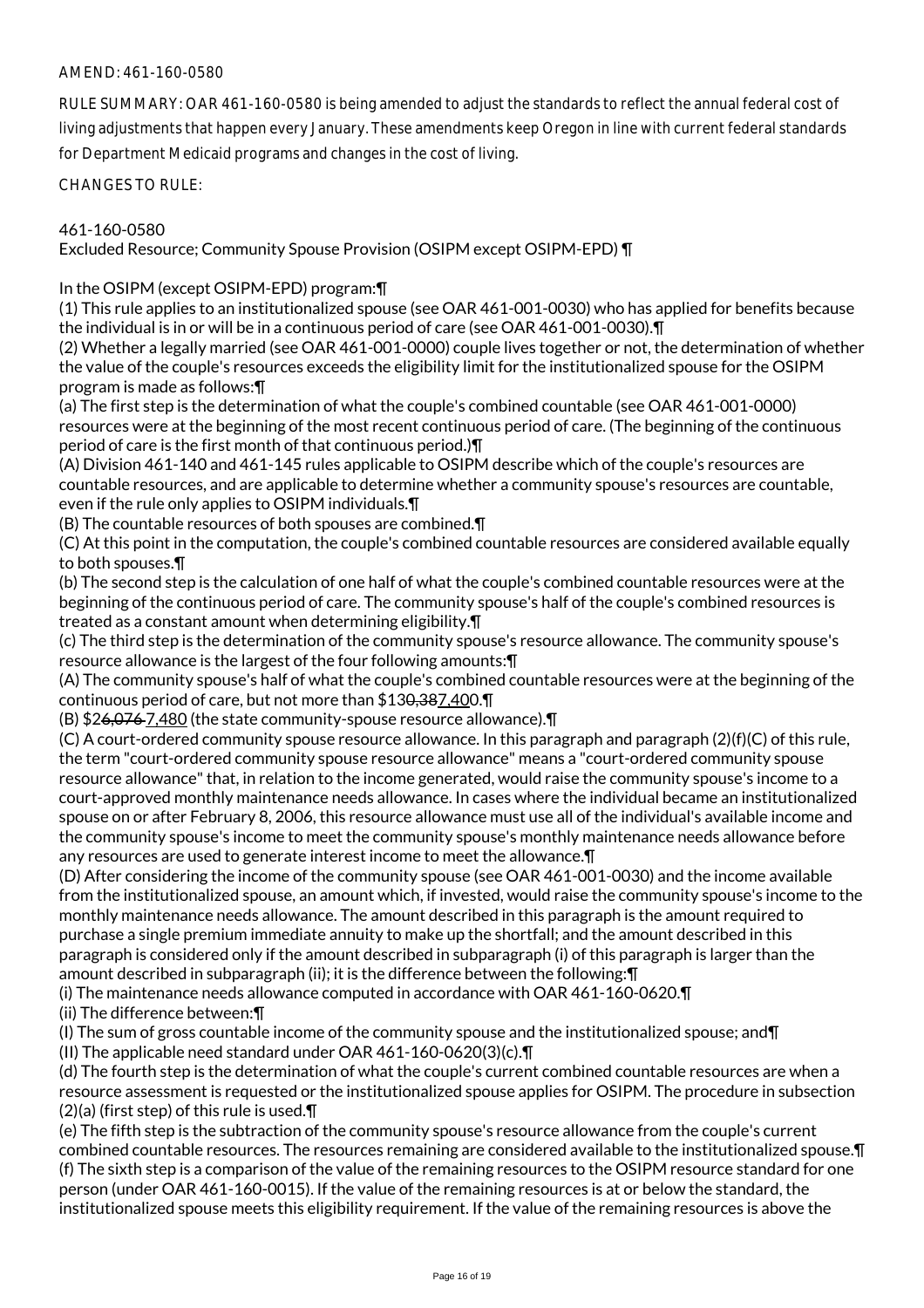standard, the institutionalized spouse cannot be eligible until the value of the couple's combined countable resources is reduced to the largest of the four following amounts:¶

(A) The community spouse's half of what the couple's combined countable resources were at the beginning of the continuous period of care (but not more than \$130,387,400) plus the OSIPM resource standard for one person. [1 (B) \$26,076 7,480 (the state community-spouse resource allowance), plus the OSIPM resource standard for one person.¶

(C) A "court-ordered community spouse resource allowance" plus the OSIPM resource standard for one person. (See paragraph  $(2)(c)(C)$  of this rule for a description of the "court-ordered community spouse resource allowance".)¶

(D) The OSIPM resource standard for one person plus the amount described in the remainder of this paragraph. After considering the income of the community spouse and the income available from the institutionalized spouse, add an amount which, if invested, would raise the community spouse's income to the monthly maintenance needs allowance. This amount is the amount required to purchase a single premium immediate annuity to make up the shortfall. Add this amount only if the amount described in subparagraph (i) of this paragraph is larger than the amount described in subparagraph (ii); it is the difference between the following:¶

(i) The monthly income allowance computed in accordance with OAR 461-160-0620.¶ (ii) The difference between:¶

(I) The sum of gross countable income of the community spouse and the institutionalized spouse; and¶

(II) The applicable need standard under OAR 461-160-0620(3)(c).¶

(3) Once eligibility has been established, resources equal to the community spouse's resource allowance (under subsection (2)(c) of this rule) must be transferred to the community spouse if those resources are not already in that spouse's name. The institutionalized spouse must indicate his or her intent to transfer the resources and must complete the transfer to the community spouse within 90 days. This period may be extended for good cause. These resources are excluded during this period. After this period, resources owned by the institutionalized spouse but not transferred out of that spouse's name will be countable and used to determine ongoing eligibility.¶ (4) The provisions of paragraph (2)(c)(C) of this rule requiring income to be considered first may be waived if the Department determines that the resulting community resource allowance would create an undue hardship on the spouse (see OAR 461-001-0000) of the individual.

Statutory/Other Authority: ORS 411.070, 411.083, 411.404, 411.706, ORS 411.060, ORS 409.050, 413.085, 414.685

Statutes/Other Implemented: ORS 411.060, 411.070, 411.083, 411.404, 411.706, ORS 409.010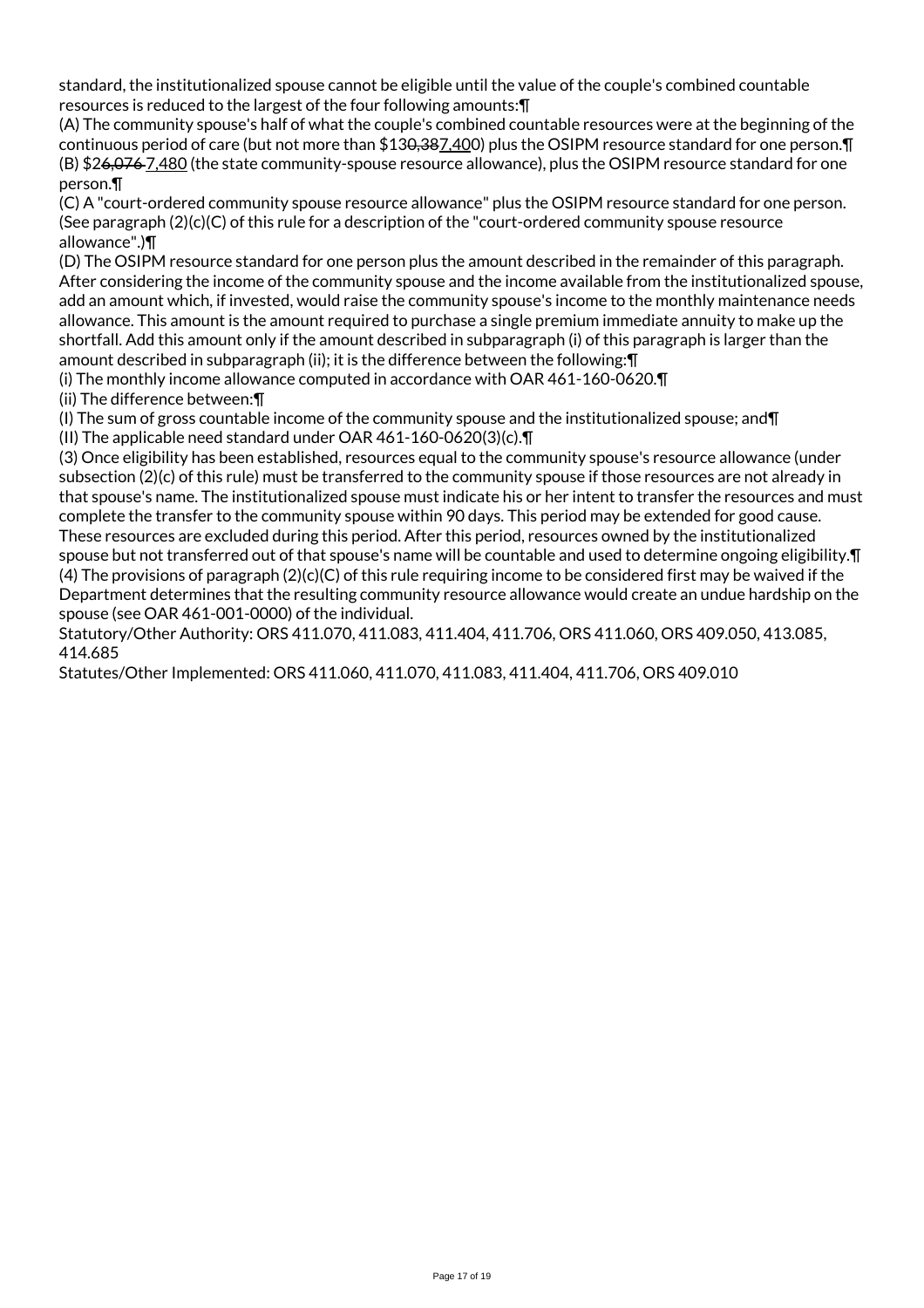## AMEND: 461-160-0620

RULE SUMMARY: OAR 461-160-0620 is being amended to adjust the standards to reflect the annual federal cost of living adjustments that happen every January. These amendments keep Oregon in line with current federal standards for Department Medicaid programs and changes in the cost of living.

CHANGES TO RULE:

### 461-160-0620

Income Deductions and Client Liability; Long-Term Care Services or Home and Community-Based Care; OSIPM ¶

#### In the OSIPM program:¶

(1) Deductions from income are made for an individual residing in or entering a long-term care facility or receiving home and community-based care (see OAR 461-001-0030) as explained in subsections (3)(a) to (3)(h) of this rule.¶

(2) Except as provided otherwise in OAR 461-160-0610, the liability of the individual is determined according to subsection (3)(i) of this rule.¶

(3) Deductions are made in the following order:¶

(a) One standard earned income deduction of \$65 is made from the earned income in the OSIPM program.¶

(b) The deductions under the plan for self-support as allowed by OAR 461-145-0405.¶

(c) One of the following need standards:¶

(A) A \$64.948.77 personal needs allowance for an individual receiving long-term care services.¶ (B) A \$90 personal needs allowance for an individual receiving long-term care services who is eligible for VA benefits based on unreimbursed medical expenses. The \$90 allowance is allowed only when the VA benefit has been reduced to \$90.¶

(C) For an individual who receives home and community-based care:¶

(i) Except as provided in subparagraph (ii) of this paragraph, the OSIPM maintenance standard.¶

(ii) For an individual who receives in-home services, the OSIPM maintenance standard plus \$500.¶ (d) A community spouse (see OAR 461-001-0030) monthly income allowance is deducted from the income of the institutionalized spouse (see OAR 461-001-0030) to the extent that the income is made available to or for the benefit of the community spouse, using the following calculation.¶

(A) Step 1 - Determine the maintenance needs allowance. \$2,177.50 is added to the amount over \$653.25 that is needed to pay monthly shelter expenses for the principal residence of the couple. This sum or \$3,259.50435, whichever is less, is the maintenance needs allowance. For the purpose of this calculation, shelter expenses are the rent or home mortgage payment (principal and interest), taxes, insurance, required maintenance charges for a condominium or cooperative, and the full standard utility allowance for the SNAP program (see OAR 461-160- 0420). If an all-inclusive rate covers items that are not allowable shelter expenses, including meals or housekeeping in an assisted living facility, or the rate includes utilities, to the extent they can be distinguished, these items must be deducted from the all-inclusive rate to determine allowable shelter expenses.¶ (B) Step 2 - Compare maintenance needs allowance with community spouse's countable income. The countable (see OAR 461-001-0000) income of the community spouse is subtracted from the maintenance needs allowance determined in step 1. The difference is the income allowance unless the allowance described in step 3 is greater.¶ (C) Step 3 - If a spousal support order or exceptional circumstances resulting in significant financial distress require a greater income allowance than that calculated in step 2, the greater amount is the allowance.¶

(e) A dependent income allowance as follows:¶

(A) For a case with a community spouse, a deduction is permitted only if the monthly income of the eligible dependent is below \$2,177.50. To determine the income allowance of each eligible dependent:¶

(i) The monthly income of the eligible dependent is deducted from \$2,177.50.¶

(ii) One-third of the amount remaining after the subtraction in paragraph (A) of this subsection is the income allowance of the eligible dependent.¶

(B) For a case with no community spouse:¶

(i) The allowance is the TANF adjusted income standard (see OAR 461-155-0030) for the individual and eligible dependents.¶

(ii) The TANF standard is not reduced by the income of the dependent.¶

(f) Costs for maintaining a home if the individual meets the criteria in OAR 461-160-0630.¶

(g) Medical deductions allowed by OAR 461-160-0030 and 461-160-0055 are made for costs not covered under the state plan.¶

(h) After taking all the deductions allowed by this rule, the remaining balance is the adjusted income (see OAR 461-001-0000).¶